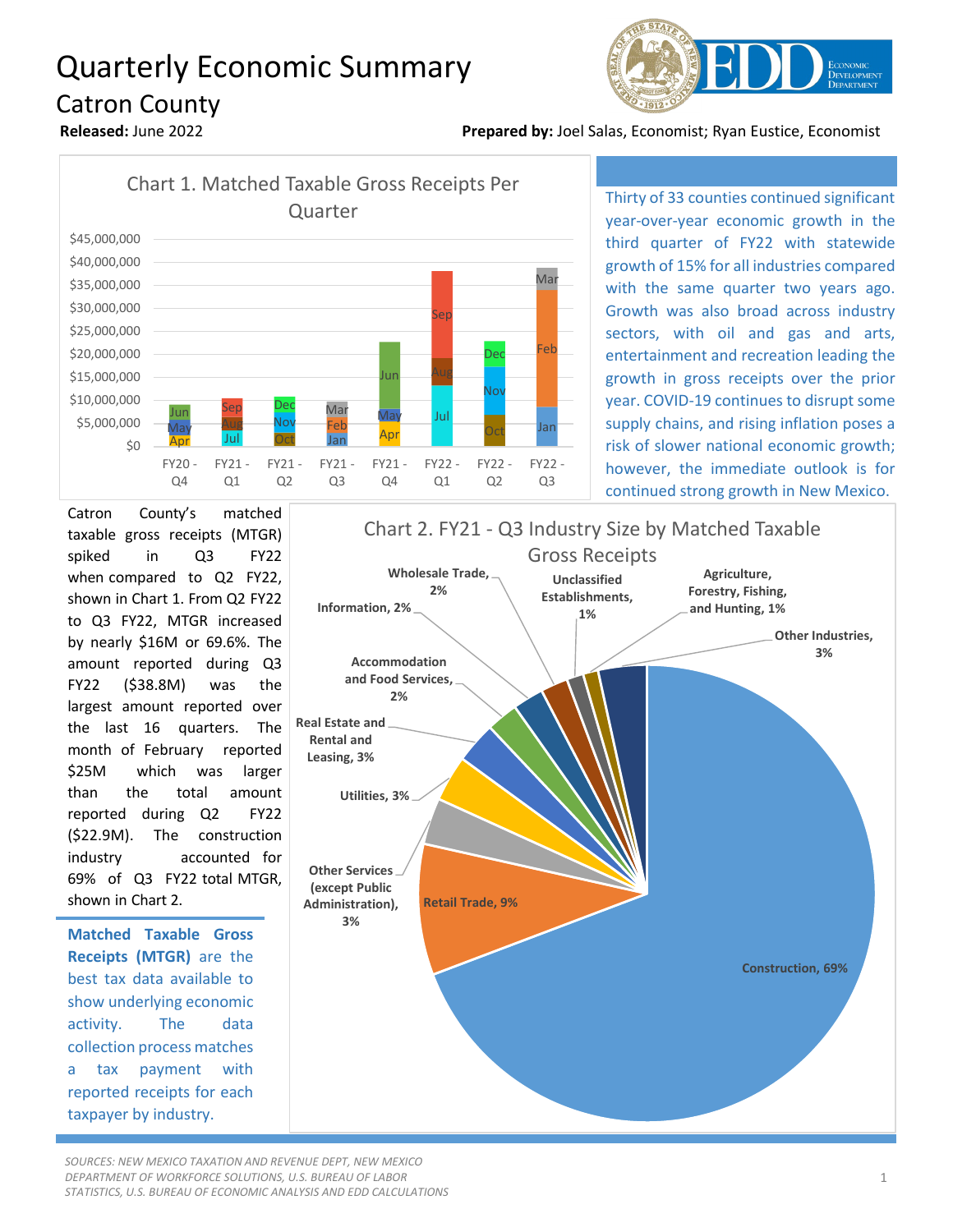## Quarterly Economic Summary Catron County



| Table 1. FY22 - Q3 Matched Taxable Gross Receipts by Industry |           |                |    |                   |              |        |                 |        |
|---------------------------------------------------------------|-----------|----------------|----|-------------------|--------------|--------|-----------------|--------|
| <b>Industries</b>                                             | FY22 - Q3 |                |    | <b>YOY Growth</b> | YOY % Change |        | 2-Year % Change |        |
| <b>Accommodation and Food Services</b>                        |           | $866,126$ \$   |    | 97,509            |              | 13%    |                 | 45%    |
| Administrative/Support & Waste Management/Remediation         |           | 57,673 \$      |    | 39,232            |              | 213%   |                 | 29%    |
| Agriculture, Forestry, Fishing, and Hunting                   |           | $412,314$ \$   |    | (594, 788)        |              | $-59%$ |                 | 124%   |
| Arts, Entertainment, and Recreation                           |           | $36,600$ \$    |    | (74, 580)         |              | $-67%$ |                 | $-79%$ |
| Construction                                                  |           | 26,739,606     | -S | 24,989,675        |              | 1428%  |                 | 1752%  |
| <b>Educational Services</b>                                   |           | $21,071$ \$    |    | (58, 976)         |              | $-74%$ |                 | $-39%$ |
| Finance and Insurance                                         |           | 17,585         | S  | 738               |              |        | 4% N/A          |        |
| <b>Health Care and Social Assistance</b>                      |           | $409,340$ \$   |    | 176,519           |              | 76%    |                 | 76%    |
| Information                                                   |           | 843,241        | S  | 255,039           |              | 43%    |                 | 14%    |
| Management of Companies and Enterprises                       |           |                |    |                   | N/A          |        | N/A             |        |
| Manufacturing                                                 |           | 268,373        | -S | 156,344           |              | 140%   |                 | 271%   |
| Mining, Quarrying, and Oil and Gas Extraction                 |           | $32,032$ \$    |    | 32,032 N/A        |              |        |                 | 22%    |
| Other Services (except Public Administration)                 |           | $1,269,595$ \$ |    | 723,223           |              | 132%   |                 | 178%   |
| Professional, Scientific, and Technical Services              |           | 397,267        | S  | 106,597           |              | 37%    |                 | 161%   |
| <b>Public Administration</b>                                  |           |                |    |                   | N/A          |        | N/A             |        |
| Real Estate and Rental and Leasing                            |           | 1,126,536      | S  | 554,660           |              | 97%    |                 | 383%   |
| <b>Retail Trade</b>                                           |           | 3,577,824      | -S | 1,606,060         |              | 81%    |                 | 106%   |
| Transportation and Warehousing                                |           | 88,504         | -S | 26,592            |              | 43%    |                 | 46%    |
| Unclassified Establishments                                   |           | $457,455$ \$   |    | 414,555           |              | 966%   |                 | 172%   |
| Utilities                                                     |           | $1,254,505$ \$ |    | (19,621)          |              | $-2%$  |                 | 27%    |
| <b>Wholesale Trade</b>                                        |           | 743,153 \$     |    | 614,983           |              | 480%   |                 | 963%   |
| <b>All Industries</b>                                         |           | 38,839,495 \$  |    | 29,049,266        |              | 297%   |                 | 418%   |

Table 1 shows an increase of \$29M from Q3 in FY21 to FY22 of the same period. Table 1 also shows 14 industries that reported a year-over-year (YOY) increase. The largest increase came from the construction industry, which posted a YOY increase of \$25M or 1,428%. The largest decline came from the agriculture, forestry, fishing, and hunting industry which reported a loss of \$594K or 59%.

Gross receipts tax (GRT) revenue collections increased by \$173K, or 67.5%, from Q2 FY22 to Q3 FY22, shown in Chart 4. The amount reported during Q3 FY22 was \$429K.



*SOURCES: NEW MEXICO TAXATION AND REVENUE DEPT, NEW MEXICO DEPARTMENT OF WORKFORCE SOLUTIONS, U.S. BUREAU OF LABOR STATISTICS, U.S. BUREAU OF ECONOMIC ANALYSIS AND EDD CALCULATIONS*